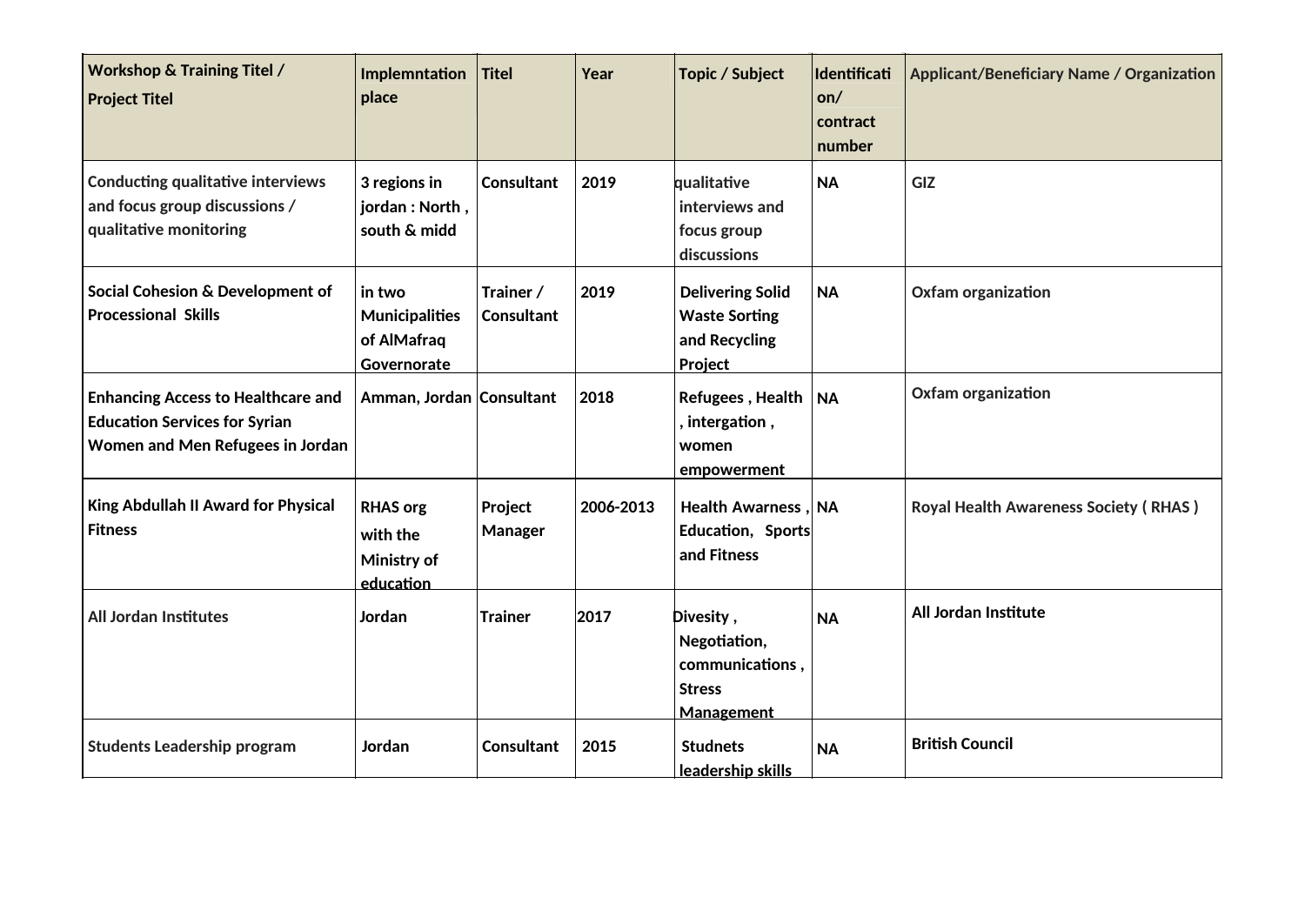| Proud to be a teacher | Jordan | Trainer | 2014 | Skills and |
|-----------------------|--------|---------|------|------------|
|                       |        |         |      |            |

**competances**

**NA Madrasati Organization**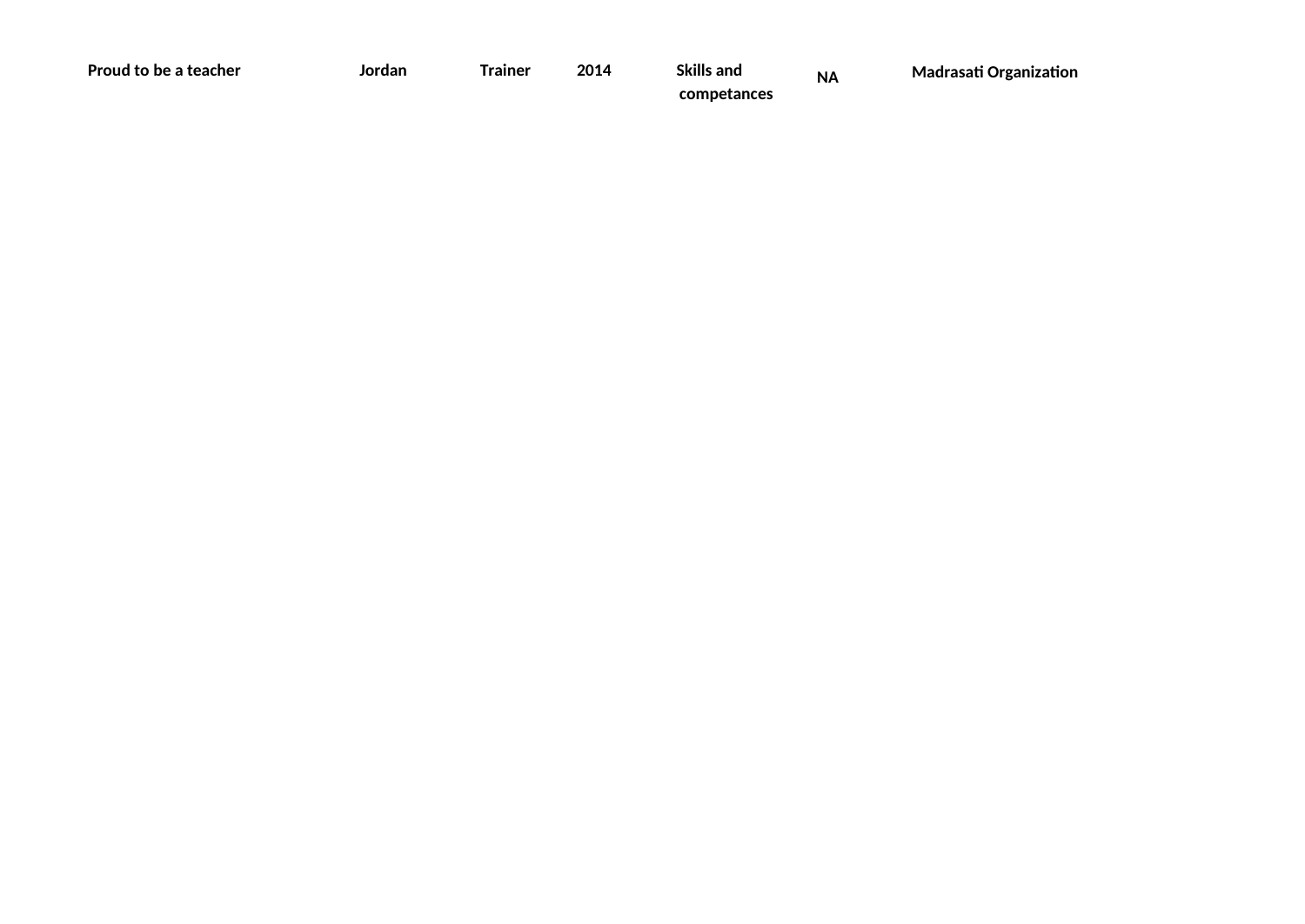| <b>Stories of diversity and Coxiestance</b><br>Youth Exchange program                                                     | Amman, Jordan                              | Cooridntor<br>and Trianer | 2016                | <b>Coxiestance and</b><br>diversity                   | 20/2016           | United Religions Inisiative URI MENA                             |
|---------------------------------------------------------------------------------------------------------------------------|--------------------------------------------|---------------------------|---------------------|-------------------------------------------------------|-------------------|------------------------------------------------------------------|
| <b>Friedrich Ebert Stiftung</b><br>'A4A' ACTIVATE FOR ACTION: SOCIO-<br><b>CULTURAL DIALOGUE THROUGH</b><br><b>SPORTS</b> | Amman, Jordan Trainer<br>UK.<br>Manchester | <b>Trainer</b>            | 2014<br>April, 2014 | <b>Diversity</b><br>Socio-cultural<br><b>Dialouge</b> | 2014<br><b>NA</b> | <b>Friedrich Ebert Stiftung</b><br><b>Vision 2020 Inisiative</b> |
| Motiv8 in Euro-Med                                                                                                        | Birmingham,<br><b>UK</b>                   | <b>Trainer</b>            | Nov, 2011           | Youth                                                 | <b>NA</b>         | High Oak Youth Group /<br><b>Youth in Action program</b>         |
| Sports as a toolf for intercultural                                                                                       | Amman, Jordan Cooridntor                   |                           | 2013                | <b>Sports for</b>                                     | 18/2015           | <b>United Religions Inisiative URI MENA</b>                      |
| dialouge TC                                                                                                               |                                            | and Trianer               |                     | intercultural                                         |                   |                                                                  |
| Common ground for a common                                                                                                | France, Pou city Trainer                   |                           | $ 2010 + 2011$      | <b>Sport and Games</b>                                | <b>NA</b>         | Salto - youth                                                    |
| future phase two from LTTC                                                                                                |                                            |                           |                     |                                                       |                   |                                                                  |
| Special need student integration                                                                                          | Amman, Jordan   Pinoneer /                 |                           | 2013                | Intergarion,                                          | <b>NA</b>         | <b>Generations for peace</b>                                     |
| Refugees health care program and                                                                                          | Amman, Jordan   Camp                       | <b>Trainer</b>            | 2011, 2012,         | special needs<br>Sycolgical-social                    | <b>NA</b>         | <b>International Medical Corps IMC</b>                           |
| camps                                                                                                                     |                                            | <b>Manger</b>             | 2013<br>summer      | improvement<br>program                                |                   |                                                                  |
|                                                                                                                           |                                            |                           | programs            |                                                       |                   |                                                                  |